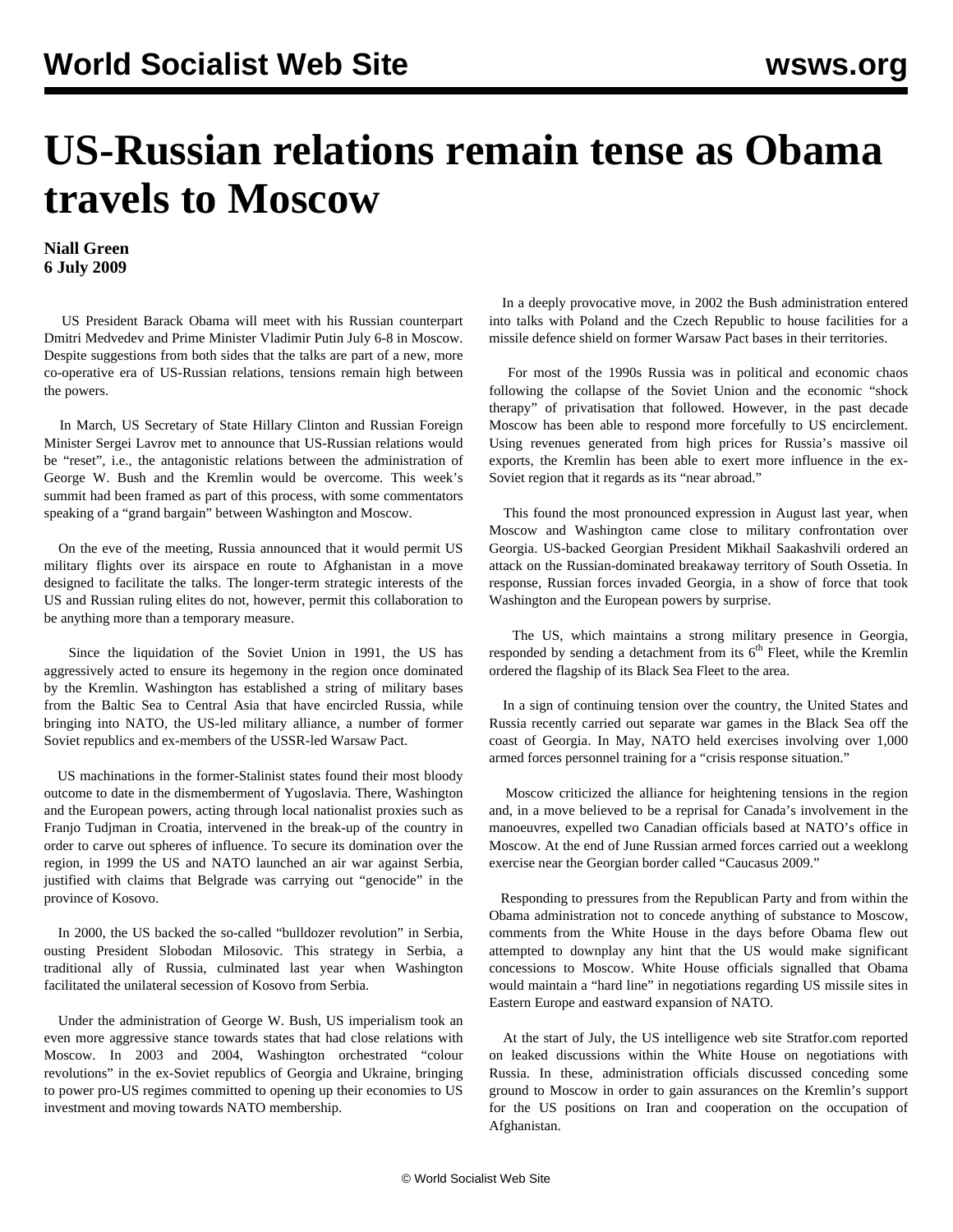"We're not going to reassure or give or trade ... anything with the Russians regarding NATO expansion or missile defence," Michael McFaul, senior White House director for Russian and Eurasian Affairs, told the press. *The Wall Street Journal* reported that the administration did not "plan to offer overt concessions or even softer reassurance" to its Russian counterpart.

 Expressing the tensions with Moscow in unusually undiplomatic terms, Obama told Associated Press last week that Prime Minister Putin—the dominant figure in the Kremlin—was someone with "one foot in the old ways of doing business and one foot in the new."

 Suggestions of a new dawn in US-Russian relations have been talked down in Moscow as well, with Reuters reporting a Kremlin spokesman saying that Obama could expect a "chilly welcome" in Moscow as a result of his thinly veiled criticisms of Putin.

 "We shouldn't have excessive hopes" for the meeting, said one senior Russian diplomat. "Despite all this constructive atmosphere, the deeper you get into details, the more difficulties you find," the official in Moscow stated.

 The most reported aspect of the meeting has been the proposed updating of the 1991 Strategic Nuclear Arms Reduction Treaty, which runs out in December. The White House and the Kremlin are widely expected to formally announce a reduction of strategic nuclear warheads to 1,500 for each side from the current upper limit of 2,200.

 This is little more than a headline grabber—the reduction essentially gets rid of older nuclear weapons that were due to be decommissioned anyway. The two states will continue to hold over 90 percent of the world's nuclear weapons. Behind this very limited agreement far greater antagonisms between the countries are brewing.

 The so-called ballistic missile defence (BMD) that the US plans to develop, utilizing bases in Poland and the Czech Republic, is of deep concern to Moscow and is likely to dominate discussions between the leaders. Not yet a working system, the shield proposal is designed to knock out long-range enemy ballistics, such as nuclear-armed missiles.

 BMD has been dubbed the "son of star wars," after the proposed Reagan-era anti-ballistic system intended to neutralize the Soviet nuclear arsenal. The missile shield program remained active throughout the 1990s but was heavily promoted under the administration of George W. Bush.

 Washington claims that the missile shield is aimed not at Russia but to protect the US and its allies from attack from "rogue states" such as Iran and North Korea. The Kremlin has rejected such claims and stated that the US system is a direct threat to Russia's national security. The shield could, if successfully implemented, neutralize much of Russia's landbased ballistic missile system, effectively giving the United States and NATO nuclear dominance over Eurasia.

 Halting the development of BMD bases in Poland and the Czech Republic is a priority for Putin and Medvedev in the talks with the US president. The Obama administration has indicated it will continue to develop the missile shield but has indicated that it is open to negotiation with Moscow.

 White House officials have hinted that the US would consider allowing some Russian participation in the missile shield, such as the Russian proposal for the US to station part of the BMD system on Russian soil, as a compromise measure.

 Given that Russia is the obvious target of the missile shield, any US concessions to Moscow would be short-term, aimed at meeting pressing military requirements for the US-led wars in Afghanistan and Northern Pakistan.

 Pentagon planners are acutely aware that, until Pakistan can be relied upon as a base of operations, the best way to sustain the war and occupation of Afghanistan is to route supplies through Russia and the ex-Soviet republics of Central Asia, states that retain close economic and diplomatic links to Russia.

 Moscow has conflicting interests in Afghanistan. On one hand, the Kremlin fears the spread of Islamist militancy into Muslim-majority areas of Russia, and recognizes the usefulness of Washington's "war on terror" as cover for its own acts of violent suppression in Chechnya. To this extent, and to win concessions in other areas, the Kremlin may be willing to do business with Obama.

 However, the Russian elite does not want the US to be able to dominate Central Asia, using Afghanistan as a base. In February, Russian pressure on the local regime may have contributed to the US Air Force having to quit the Manas Air base in Kyrgyzstan, a key post for operations in Afghanistan. In June, Kyrgyz authorities allowed the US  $376<sup>th</sup>$  Air Expeditionary Wing permission to continue using the base, at increased rent, in a move seen as linked to renewed US-Russian co-operation over the Afghan war.

 There can be little doubt that Kremlin officials are pleased to see the US military bogged down in a conflict that many in Russia—based on the Soviet experience in Afghanistan—see as unwinnable.

 The recent Iranian elections and the Islamic Republic's nuclear program are also likely to be addressed by the US and Russian leaders.

 Russia has close economic relations with Iran, especially in the oil and gas, nuclear energy and military fields, and has been reluctant to back the US-led campaign to introduce new international sanctions linked to Tehran's nuclear program. Moscow is also wary of attempts by the US to destabilize the Iranian government, with Medvedev unreservedly accepting the re-election of President Mahmoud Ahmadinejad last month.

 Moscow's support for Tehran is not unconditional, however. Iran is a long-time rival of Moscow in the Caucasus and Central Asia regions. Nor does the Kremlin want to see a nuclear-armed Iran. While American engineered "regime change" in Tehran is not in Moscow's interests, Medvedev and Putin might acquiesce to US pressure to limit Russian cooperation with the Iranian nuclear program and agree to sanctions as part of their negotiations with the Obama administration.

 Moscow will also look for concessions regarding the ex-Soviet republics of Georgia and Ukraine. The US still opposes Russian recognition of the Georgian breakaway regions of Abkhazia and South Ossetia as independent countries. Moscow has large garrisons in both territories and still has troops inside Georgia's de facto borders from last year's conflict.

 Washington may be willing to overlook this for now in order to win Russian cooperation over Afghanistan and Iran. However, the domination of Georgia and the Caucasus region by the US is essential to Washington's economic and strategic interests.